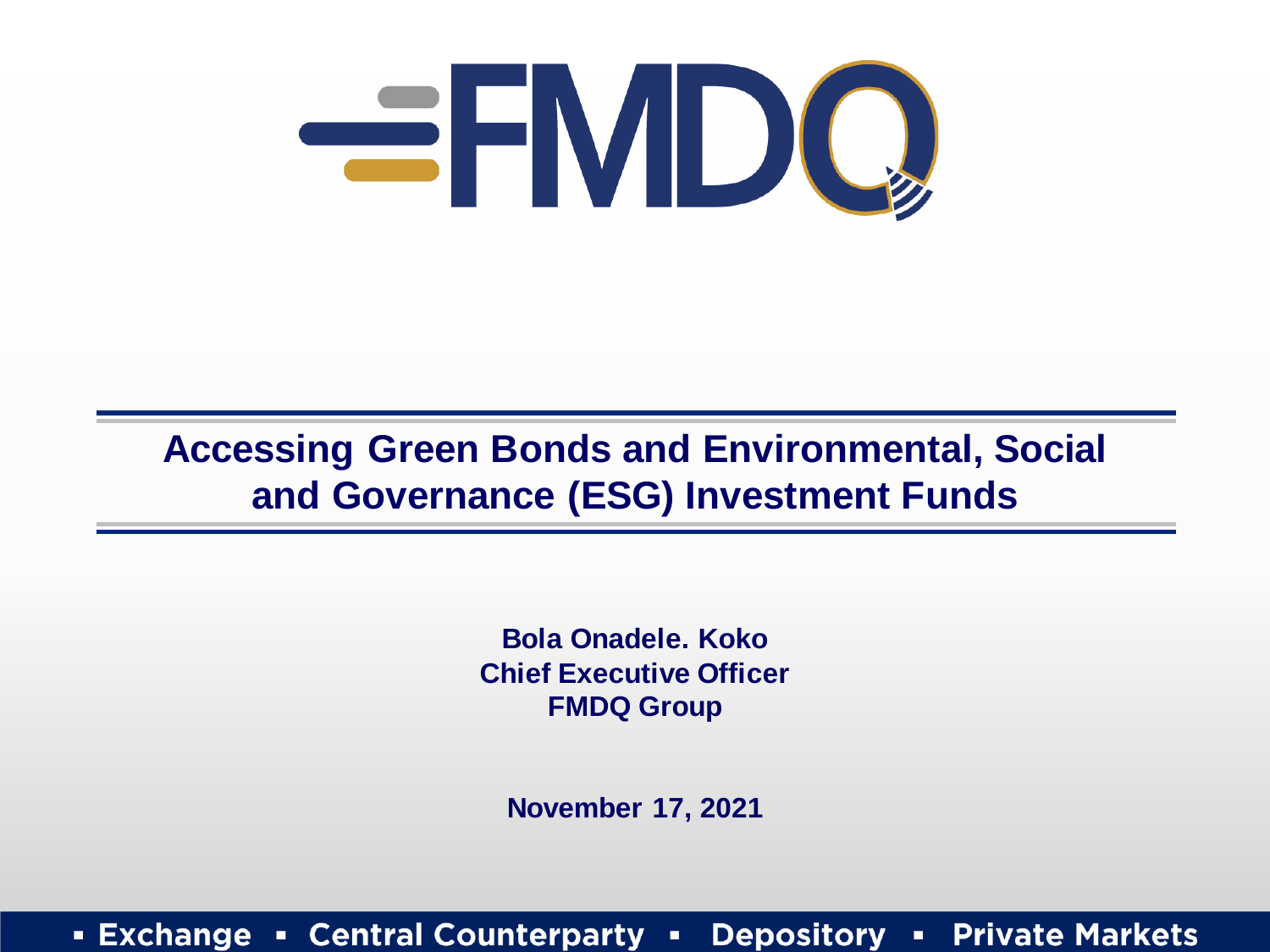**Outline**



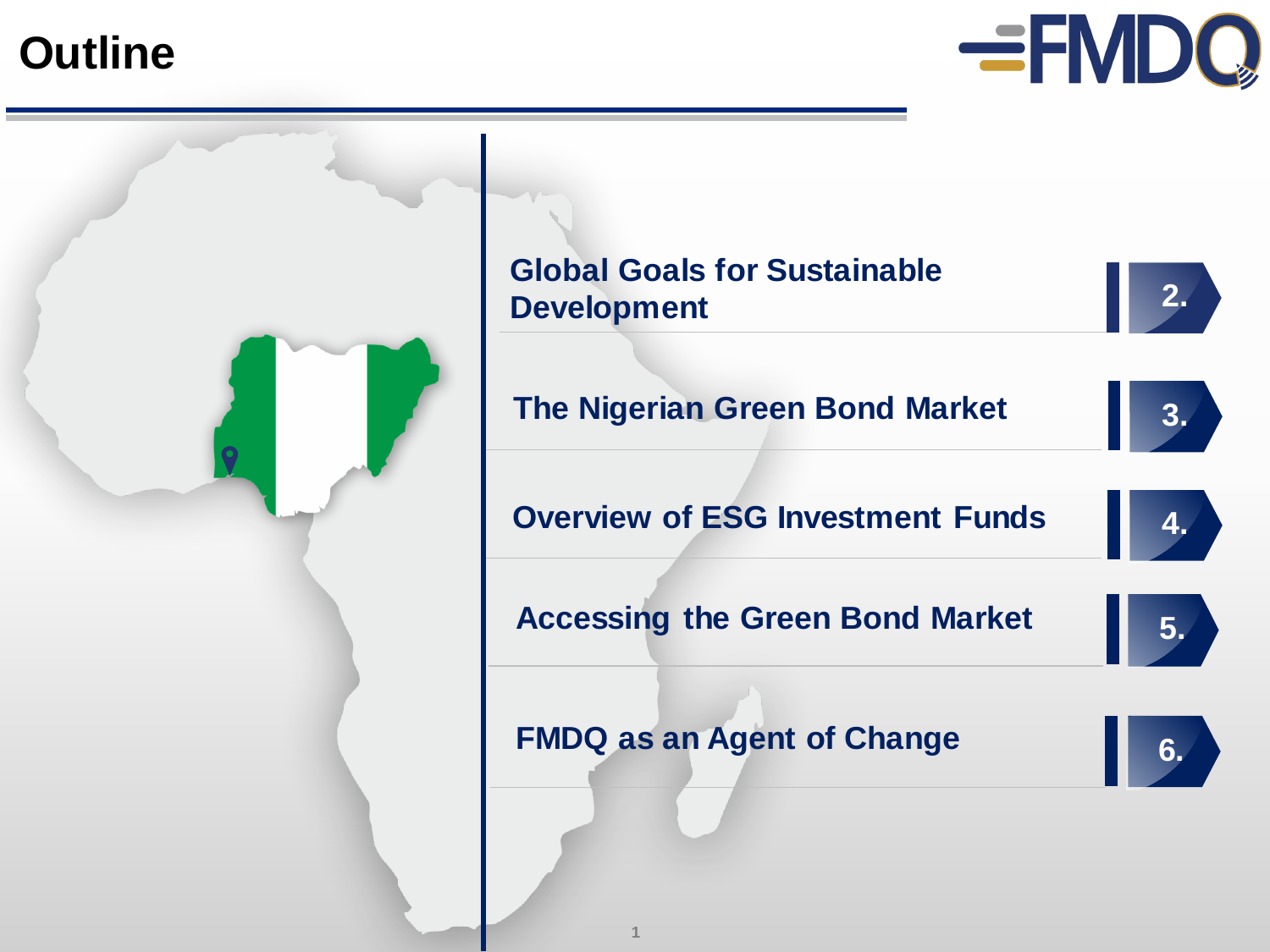### **Global Goals for Sustainable Development**

"**Sustainable infrastructure** is based on the global sustainable development goals and addresses social, financial and political issues, public health and wellbeing, as well as economic and environmental concerns"



"**Quantity surveyors** promote sustainability by designing for minimum waste, promoting use of eco-friendly and energy efficient materials and ensuring resilience of buildings by abiding with established regulations"

**EFMDQ** 

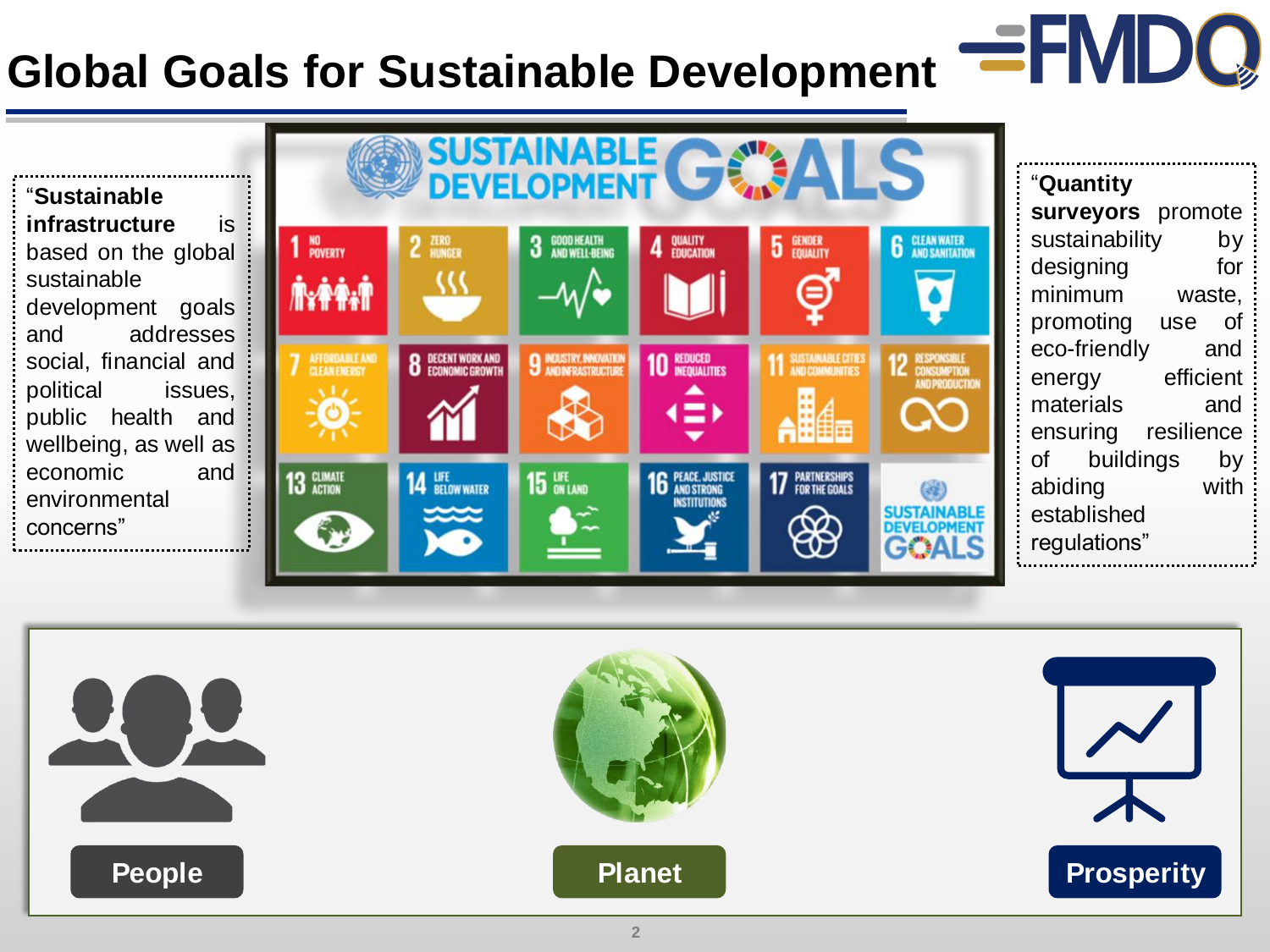### **The Nigerian Green Bond Market**

**Green Bonds are debt securities issued by financial, non-financial or public entities where the proceeds are used to finance 100% "green" projects and assets**

**"Green", "Social" and "Sustainability" Bonds play an essential role in attracting private capital to finance the transition to a sustainable global economy**

| S/N         | <b>Description</b>                                                                            | Amount (\$mm)            |
|-------------|-----------------------------------------------------------------------------------------------|--------------------------|
| 1.          | <b>Cumulative Global Green Bonds Issued to</b><br>date                                        | 1,460,00.00              |
| 2.          | Green Bonds Issued in 2021                                                                    | 397,000.00               |
| 3.          | <b>Certified Climate Bonds</b>                                                                | 32,700.00                |
| $4_{\cdot}$ | Labelled Bonds aligned with CBI definitions<br>of Green                                       | 364,700.00               |
| 5.          | Labelled Green Bonds not aligned with CBI<br>definitions (and excluded from 2021<br>issuance) | 24,600.00                |
| 6.          | Total Green Bonds Issued in Nigeria:<br>a) Sovereign<br>Corporate<br>b)                       | 149.58<br>69.00<br>80.58 |

**EFMDQ** 

**Source**: Climate Bonds Initiative (CBI); FMDQ

#### **Key Facts**

- Green Bonds are like regular bonds, the difference is in the projects/assets not the issuer
- Issuance of Green Bonds is critical to providing required funding to achieve Nigeria's Nationally Determined Contributions (NDCs)
- Nigeria issued the first certified sovereign Green Bonds in 2017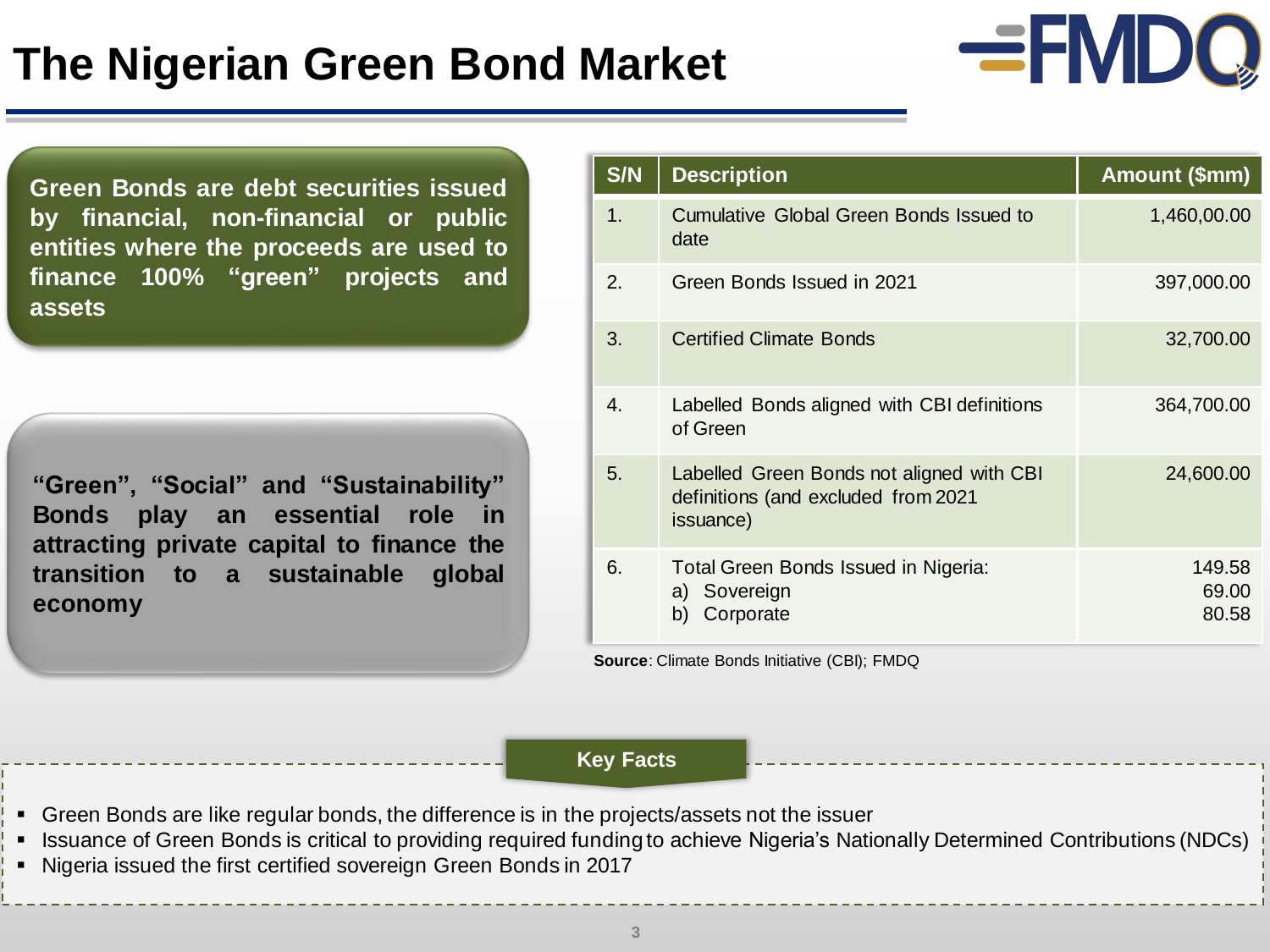#### **Overview of ESG Investment Funds**



#### **Principles for Responsible Investment**

The UN Principles for Responsible Investment (PRI) is an international organisation that works to promote the incorporation of environmental, social, and corporate governance factors (ESG) into investment decision-making

**4**



Total Assets Under Management of PRI increased 12% to \$103.4trn between March and October 2021



Total Signatories to PRI stood at 4,514 members as at November 15, 2021

**EFMDQ**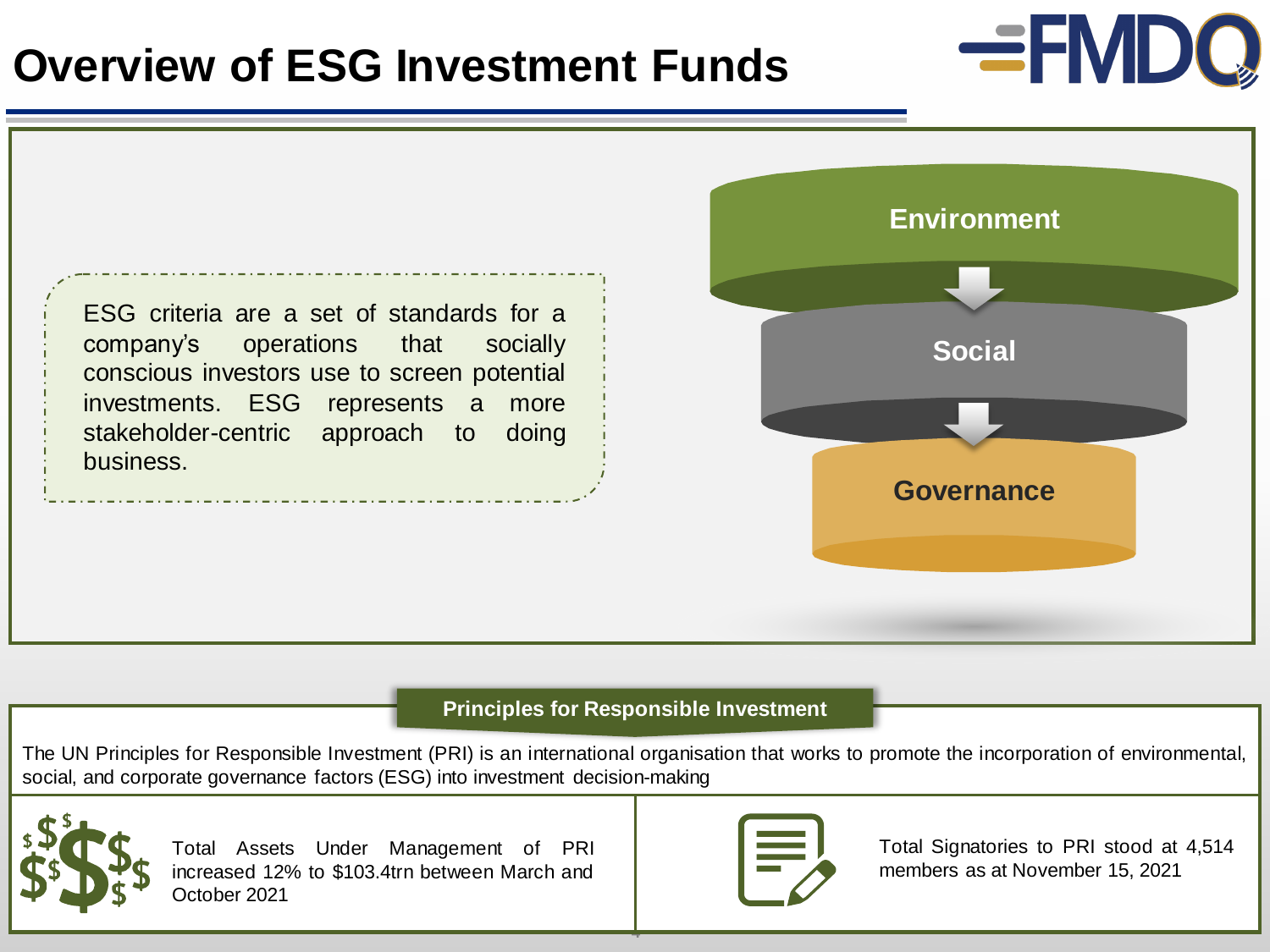### **Accessing the Green Bond Market**

## **EFMDQ**



**CBI**: Climate Bonds Initiative; **ICMA**: International Capital Market Association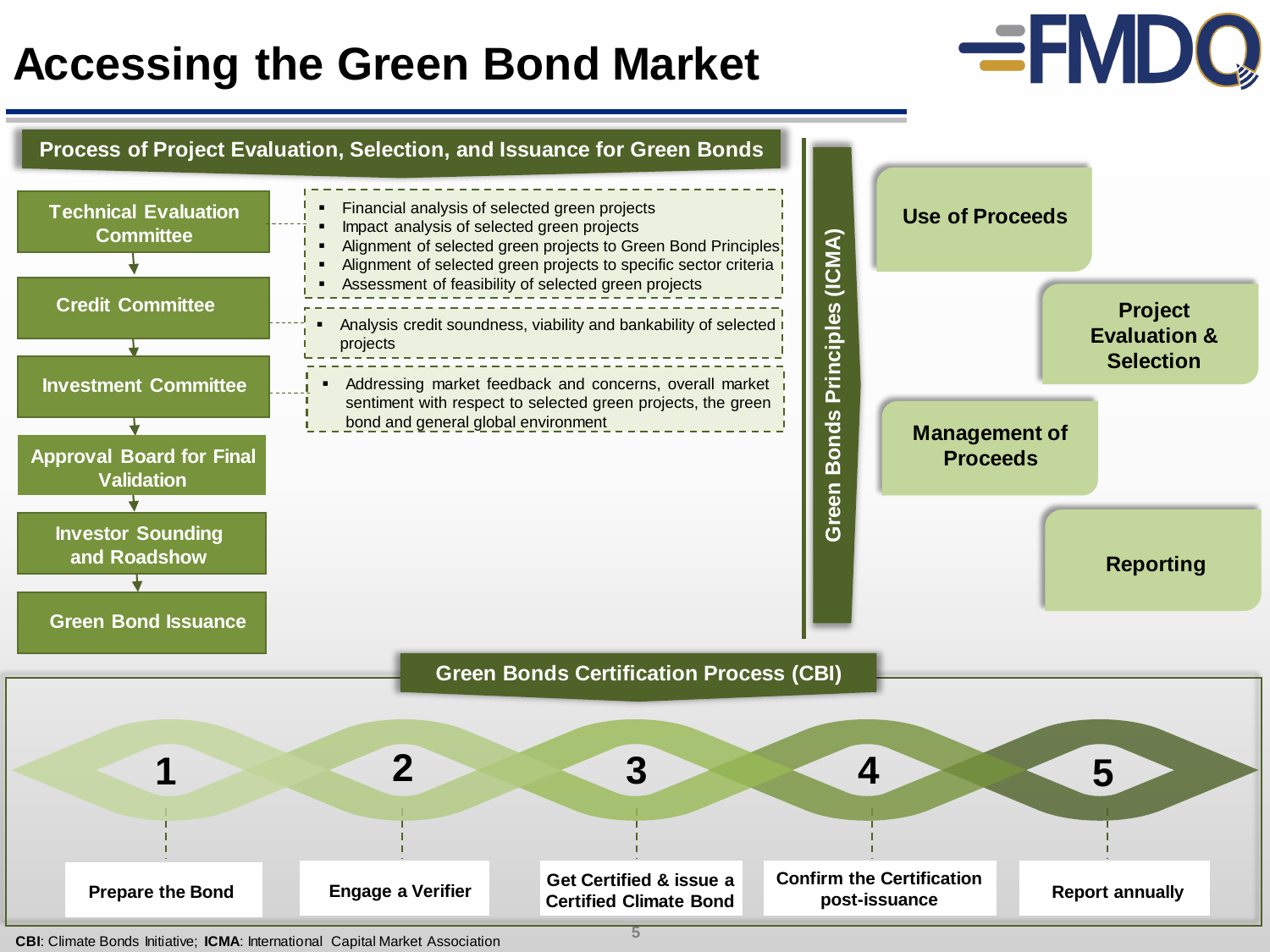### **FMDQ as an Agent of Change**



**FMDQ has been at the vanguard of developing the Nigerian Green Bond market since 2018**



**Collaborated with FSD Africa and CBI to set up the NGBMDP**

**Inspired the establishment of the Financial Centre for Sustainability, Lagos** 

**FMDQ Green Exchange – Africa's first green/sustainability focused platform** 

- Investment opportunities in sustainable finance estimated at c.\$92bn
- **EXECT** Sectors include Green Buildings, Smart Transportation, Renewable Energy, Agriculture, Forestry and Land Use, etc.
- Aligns with Nigeria's Nationally Determined **Contributions**
- Supports the issuance of Green Bonds via subsidising verification costs for issuers
- **•** Training/capacity building for ecosystem stakeholders
- State-of-the-Market Reports
- Member, International Financial Centres for Sustainability, Geneva
- Roundtables, webinars/conferences on SDGs/sustainable finance instruments
- SDGs Fintech Hackathon
- Facilitates access to finance for Green SMEs, etc.
- Dedicated platform for listing and trading of green/sustainabilitylinked instruments
- Data, information and key statistics on Green Bonds
- **Training programmes/** stakeholder engagements and interactions

**6 CBI:** Climate Bonds Initiative; **NGBMDP:** Nigerian Green Bond Market Development Programme; **SDGs:** Sustainable Development Goals; **UNEP:** United Nations Environment **Programme**